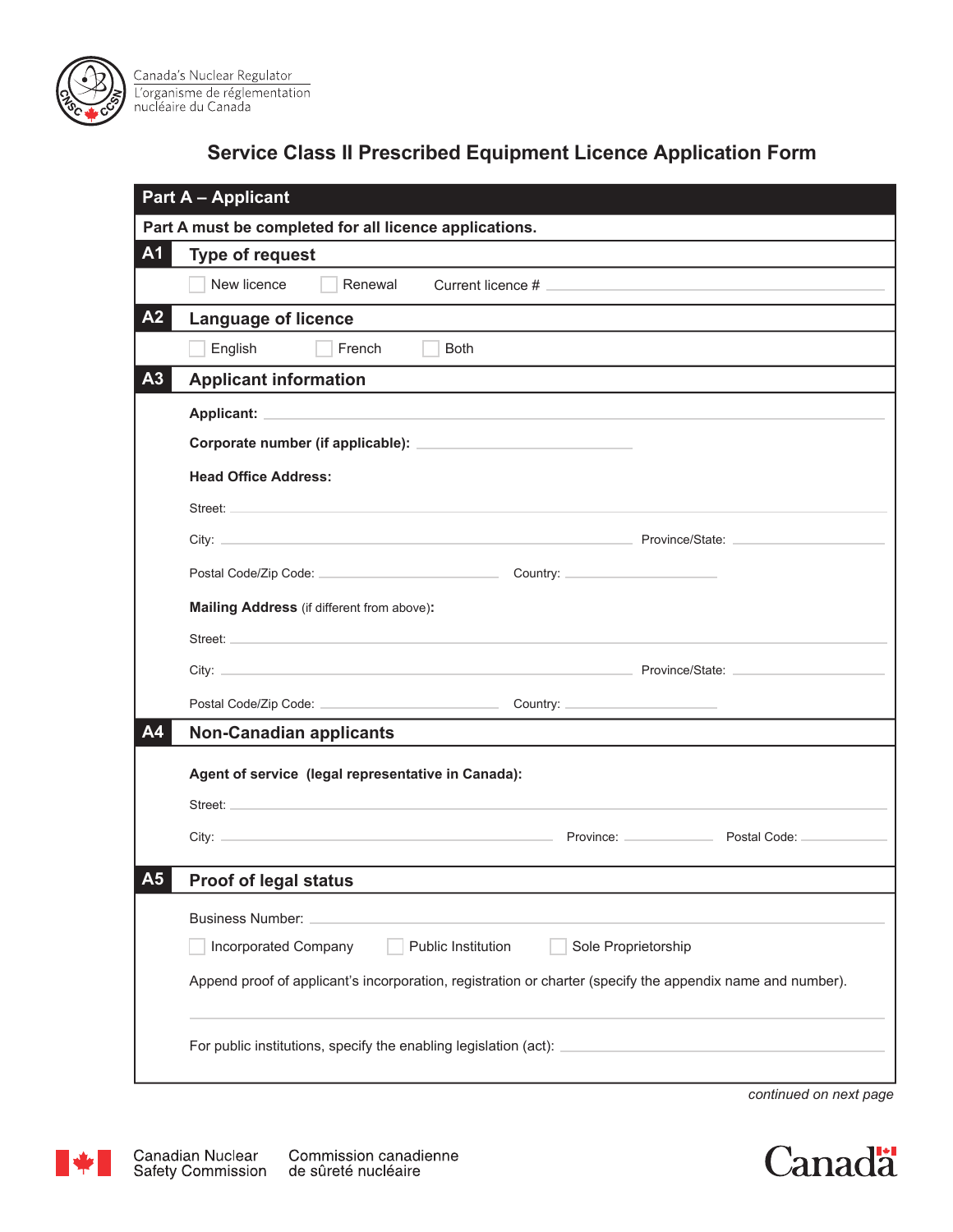| A <sub>6</sub> | <b>Access to licensee information</b>                                                                                                                                                                                          |                                                                                                                                                                                                                                |                                  |
|----------------|--------------------------------------------------------------------------------------------------------------------------------------------------------------------------------------------------------------------------------|--------------------------------------------------------------------------------------------------------------------------------------------------------------------------------------------------------------------------------|----------------------------------|
|                | Is any part of this application subject to a request for exemption from the CNSC policy on public access to<br>licensing information?<br>Yes<br><b>No</b><br>(Note: If yes, attach details of exemption request)               |                                                                                                                                                                                                                                |                                  |
| <b>A7</b>      | Contact person for billing of cost recovery fees                                                                                                                                                                               |                                                                                                                                                                                                                                |                                  |
|                | Name: Name and the state of the state of the state of the state of the state of the state of the state of the state of the state of the state of the state of the state of the state of the state of the state of the state of | Title: <u>Alexander Alexander Alexander Alexander Alexander Alexander Alexander Alexander Alexander Alexander Alex</u>                                                                                                         |                                  |
|                | Telephone: New York State State State State State State State State State State State State State State State State State State State State State State State State State State State State State State State State State Stat | Facsimile: National Property of the Contract of the Contract of the Contract of the Contract of the Contract of the Contract of the Contract of the Contract of the Contract of the Contract of the Contract of the Contract o |                                  |
|                | Email: Email: Email: Email: Email: Email: Email: Email: Email: Email: Email: Email: Email: Email: Email: Email: Email: Email: Email: Email: Email: Email: Email: Email: Email: Email: Email: Email: Email: Email: Email: Email |                                                                                                                                                                                                                                | Not applicable                   |
|                | <b>Part B - Servicing Activities and Locations</b>                                                                                                                                                                             |                                                                                                                                                                                                                                |                                  |
|                | Part B must be completed for all licence applications.                                                                                                                                                                         |                                                                                                                                                                                                                                |                                  |
| <b>B1</b>      | <b>Servicing activities and locations</b>                                                                                                                                                                                      |                                                                                                                                                                                                                                |                                  |
|                | In-house servicing                                                                                                                                                                                                             |                                                                                                                                                                                                                                |                                  |
|                | Locations of servicing for in-house servicing                                                                                                                                                                                  |                                                                                                                                                                                                                                |                                  |
|                | Same as A4<br>Same as A5                                                                                                                                                                                                       |                                                                                                                                                                                                                                |                                  |
|                | Other: Street: 2008 Change of the Change of the Change of the Change of the Change of the Change of the Change of the Change of the Change of the Change of the Change of the Change of the Change of the Change of the Change |                                                                                                                                                                                                                                |                                  |
|                |                                                                                                                                                                                                                                |                                                                                                                                                                                                                                | Province: Postal Code: Province: |
|                | Manufacturer servicing                                                                                                                                                                                                         |                                                                                                                                                                                                                                |                                  |
|                | Describe the extent of the service area covered in Canada:                                                                                                                                                                     |                                                                                                                                                                                                                                |                                  |
|                |                                                                                                                                                                                                                                |                                                                                                                                                                                                                                |                                  |
|                |                                                                                                                                                                                                                                |                                                                                                                                                                                                                                |                                  |
|                |                                                                                                                                                                                                                                |                                                                                                                                                                                                                                |                                  |
|                | Independent service provider                                                                                                                                                                                                   |                                                                                                                                                                                                                                |                                  |
|                | Describe the extent of the service area covered in Canada:                                                                                                                                                                     |                                                                                                                                                                                                                                |                                  |
|                |                                                                                                                                                                                                                                |                                                                                                                                                                                                                                |                                  |
|                |                                                                                                                                                                                                                                |                                                                                                                                                                                                                                |                                  |
|                |                                                                                                                                                                                                                                |                                                                                                                                                                                                                                |                                  |
|                |                                                                                                                                                                                                                                |                                                                                                                                                                                                                                |                                  |

*continued on next page*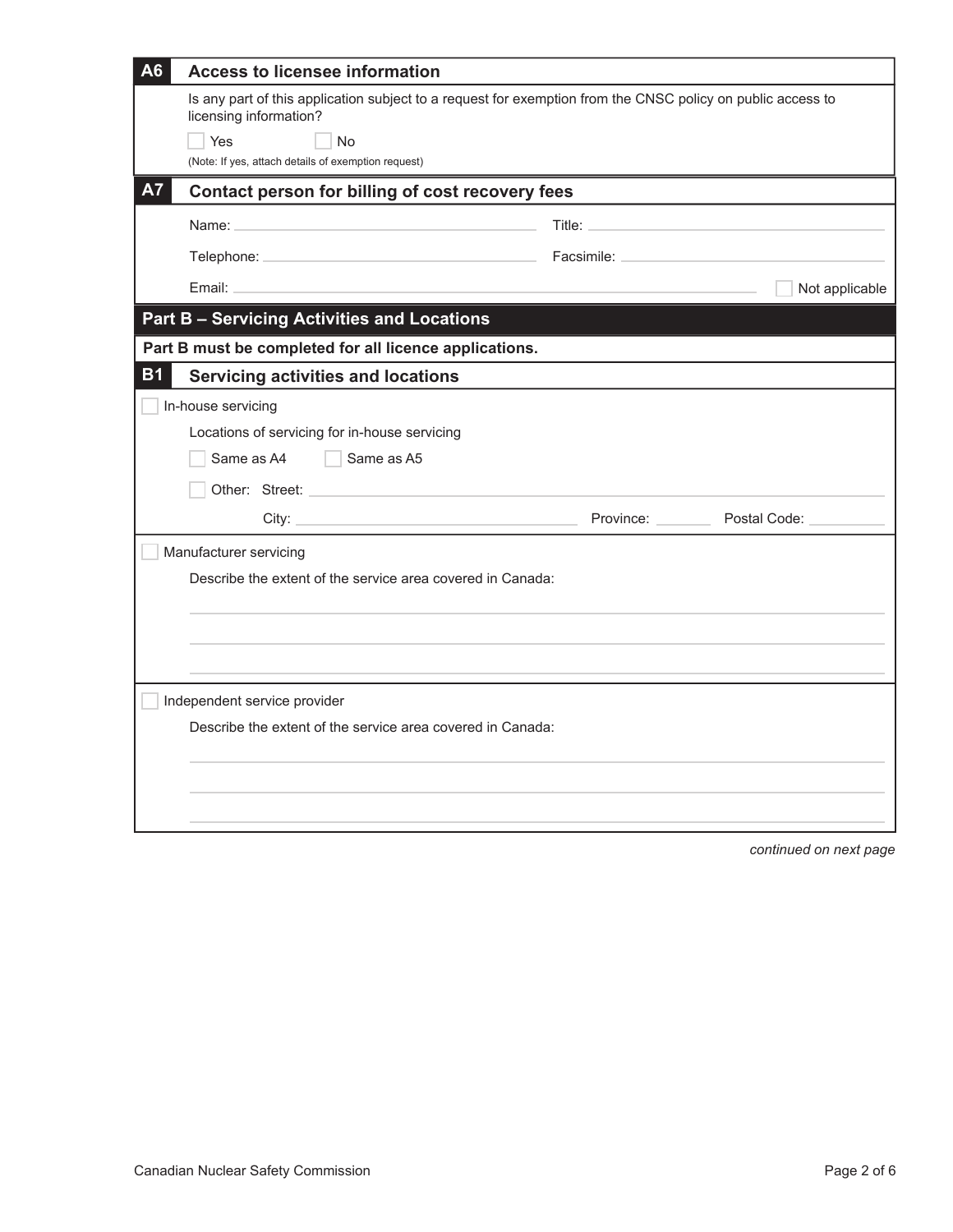| Part C - Class II Prescribed Equipment and Service Categories |                                                                                                                                                                                                                                                 |  |  |  |
|---------------------------------------------------------------|-------------------------------------------------------------------------------------------------------------------------------------------------------------------------------------------------------------------------------------------------|--|--|--|
| Part C must be completed for all licence applications.        |                                                                                                                                                                                                                                                 |  |  |  |
| C <sub>1</sub>                                                | <b>Class II Prescribed Equipment and Service Type(s)</b>                                                                                                                                                                                        |  |  |  |
|                                                               | Append (as needed), in the format shown below, the following information for each item of Class II prescribed<br>equipment to be serviced.                                                                                                      |  |  |  |
|                                                               | Manufacturer: National Activities and Activities and Activities and Activities and Activities and Activities and Activities and Activities and Activities and Activities and Activities and Activities and Activities and Acti<br>Model:        |  |  |  |
|                                                               |                                                                                                                                                                                                                                                 |  |  |  |
|                                                               |                                                                                                                                                                                                                                                 |  |  |  |
| CNSC certificate number:<br>Characteristics:                  |                                                                                                                                                                                                                                                 |  |  |  |
|                                                               | Type of service planned:<br>Basic preventive maintenance<br>Corrective maintenance<br><b>Extensive servicing</b>                                                                                                                                |  |  |  |
|                                                               | <b>Part D - Radiation Safety Program</b>                                                                                                                                                                                                        |  |  |  |
|                                                               | Part D must be completed for all licence applications.                                                                                                                                                                                          |  |  |  |
| D <sub>1</sub>                                                | <b>Radiation safety officer (RSO)</b>                                                                                                                                                                                                           |  |  |  |
|                                                               | (Please print)<br>Name: Name: Name: Name: Name: Name: Name: Name: Name: Name: Name: Name: Name: Name: Name: Name: Name: Name: Name: Name: Name: Name: Name: Name: Name: Name: Name: Name: Name: Name: Name: Name: Name: Name: Name: Name: Name: |  |  |  |
|                                                               | Telephone: Facsimile: Facsimile:                                                                                                                                                                                                                |  |  |  |
|                                                               |                                                                                                                                                                                                                                                 |  |  |  |
|                                                               |                                                                                                                                                                                                                                                 |  |  |  |
| D <sub>2</sub>                                                | <b>RSO Acknowledgement</b>                                                                                                                                                                                                                      |  |  |  |
|                                                               | I accept the responsibilities described in the RSO job description noted in section D3.                                                                                                                                                         |  |  |  |
|                                                               | $\frac{1}{\sqrt{1-\frac{1}{DD}}}$ Signature:<br>the control of the control of the control of the control of the control of<br>Date: $\Box$                                                                                                      |  |  |  |
| D <sub>3</sub>                                                | $\overline{\mathsf{MM}}$<br><b>YYYY</b><br>Radiation safety officer - job description                                                                                                                                                           |  |  |  |
|                                                               | Append the applicant's RSO job description.                                                                                                                                                                                                     |  |  |  |
|                                                               | Appended as:                                                                                                                                                                                                                                    |  |  |  |
| D4                                                            | <b>Organizational management structure</b>                                                                                                                                                                                                      |  |  |  |
|                                                               | Append a description of the internal allocation of functions, responsibilities and authority of the radiation safety<br>management structure.                                                                                                   |  |  |  |
|                                                               | Appended as:                                                                                                                                                                                                                                    |  |  |  |
| D <sub>5</sub>                                                | Terms of reference for the radiation safety committee (if applicable)                                                                                                                                                                           |  |  |  |
|                                                               | Append a description of the terms of reference or the mandate for radiation safety of the "Radiation Safety<br>Committee (RSC)" or equivalent "Health and Safety Subcommittees" in your organization.                                           |  |  |  |
|                                                               | Appended as:                                                                                                                                                                                                                                    |  |  |  |

*continued on next page*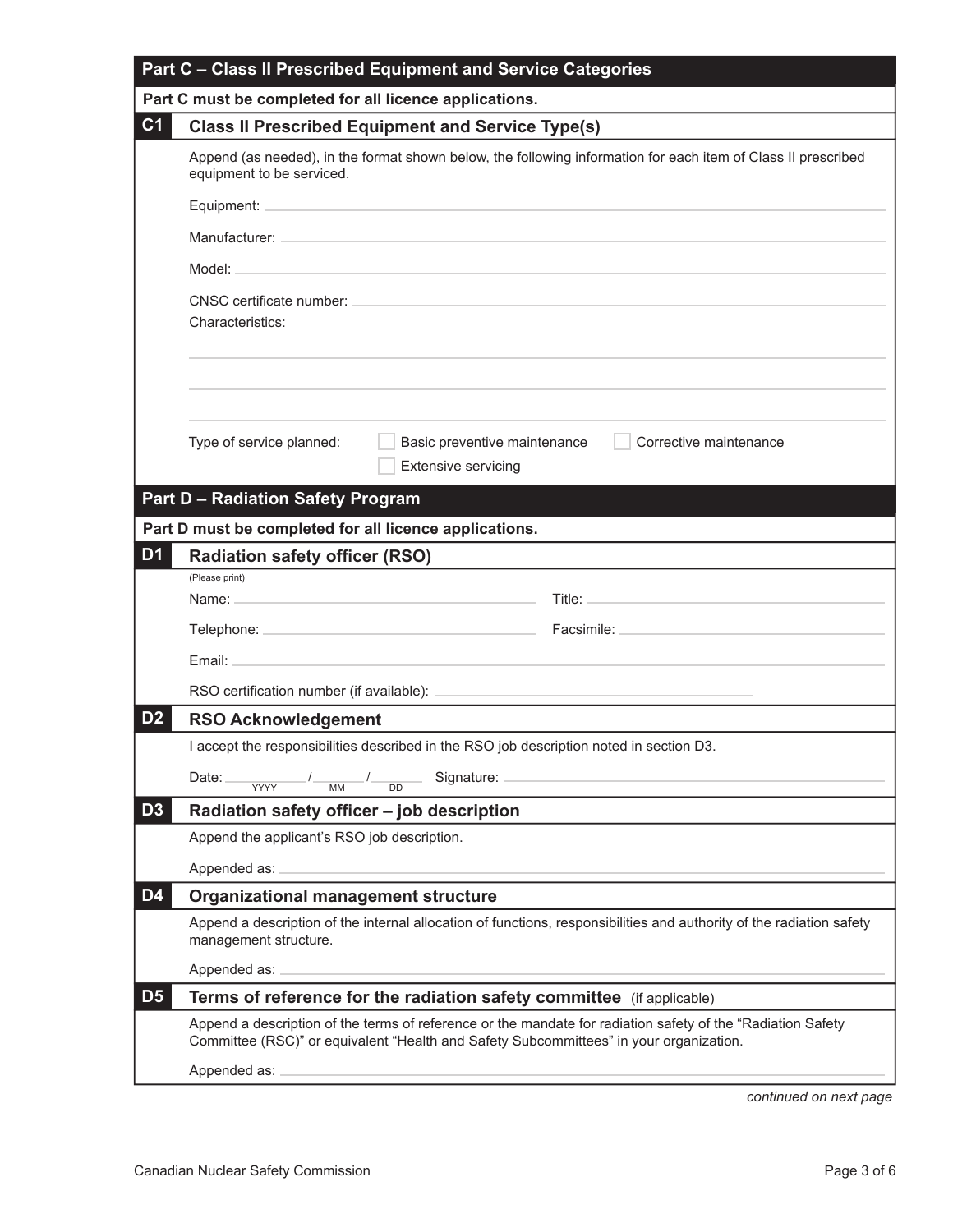|  | Part E must be completed for all licence applications.                                                                                                                                                                                                                                  |
|--|-----------------------------------------------------------------------------------------------------------------------------------------------------------------------------------------------------------------------------------------------------------------------------------------|
|  | As low as reasonably achievable (ALARA)                                                                                                                                                                                                                                                 |
|  | Append a copy of your organization's policies and procedures to ensure that radiation exposure is ALARA.                                                                                                                                                                                |
|  | Appended as:                                                                                                                                                                                                                                                                            |
|  | <b>Qualifications and duties of workers</b>                                                                                                                                                                                                                                             |
|  | Append a list of all anticipated job categories of workers who will be performing servicing activies encompassed<br>by this licence. This list should include a description of the roles, responsibilities and duties of each job category<br>and an overview of any in-house training. |
|  | Appended as:                                                                                                                                                                                                                                                                            |
|  | <b>Worker radiation safety training</b>                                                                                                                                                                                                                                                 |
|  | Append a detailed description of your organization's radiation safety training program for workers.                                                                                                                                                                                     |
|  | Appended as:                                                                                                                                                                                                                                                                            |
|  | Nuclear energy workers designation policy                                                                                                                                                                                                                                               |
|  | Append a copy of your organization's policies and procedures which designate workers as nuclear energy<br>workers (NEWs) and which provide customized instructions to them.                                                                                                             |
|  | Appended as:                                                                                                                                                                                                                                                                            |
|  | <b>Personal dose monitoring</b>                                                                                                                                                                                                                                                         |
|  | Append a copy of your organization's policies and procedures for external dose monitoring.                                                                                                                                                                                              |
|  | Appended as:                                                                                                                                                                                                                                                                            |
|  | <b>Action levels</b> (if applicable)                                                                                                                                                                                                                                                    |
|  | Append a copy of your organization's policies and procedures regarding action levels.                                                                                                                                                                                                   |
|  | Appended as:                                                                                                                                                                                                                                                                            |
|  | <b>Radiation detection instruments</b>                                                                                                                                                                                                                                                  |
|  | Append a list of all radiation detection instruments with their operating characteristics and intended use.                                                                                                                                                                             |
|  | Appended as:                                                                                                                                                                                                                                                                            |
|  | In addition, append the policies and procedures for the use and calibration of the instruments in the list<br>mentioned above.                                                                                                                                                          |
|  | Appended as: North Commission Commission Commission Commission Commission Commission                                                                                                                                                                                                    |
|  | If a commercial calibration service is being used, please provide the name and contact information for the<br>company performing the calibration.                                                                                                                                       |
|  | Commercial calibration service (if applicable)                                                                                                                                                                                                                                          |
|  | Name: Name and the state of the state of the state of the state of the state of the state of the state of the                                                                                                                                                                           |
|  | the control of the control of the control of the control of the control of the control of<br>Address: __                                                                                                                                                                                |
|  |                                                                                                                                                                                                                                                                                         |
|  |                                                                                                                                                                                                                                                                                         |
|  | Packaging and transporting nuclear substances (if applicable)                                                                                                                                                                                                                           |
|  | Append a copy of your organization's policies and procedures for packaging and transporting nuclear substances<br>during servicing.                                                                                                                                                     |
|  | Appended as: _                                                                                                                                                                                                                                                                          |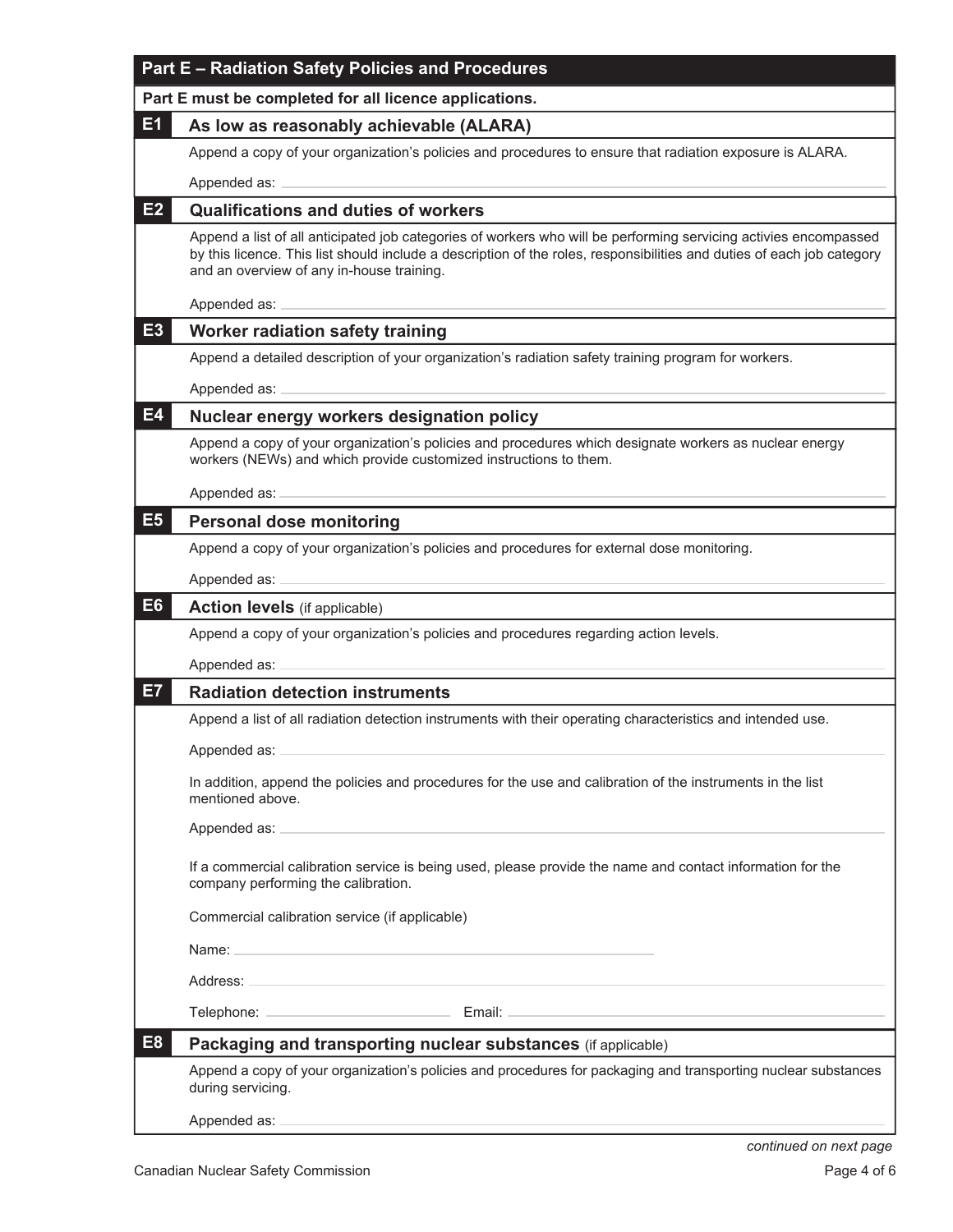| E <sub>9</sub> | Leak testing of sealed sources (if applicable)                                                                                                                                                                                                                  |  |
|----------------|-----------------------------------------------------------------------------------------------------------------------------------------------------------------------------------------------------------------------------------------------------------------|--|
|                | Append a copy of your organization's policies and procedures for leak testing of sealed radiation sources,<br>including the actions to be taken when a sealed source is determined to be contaminated or leaking.                                               |  |
|                | Appended as:                                                                                                                                                                                                                                                    |  |
| E10            | Management of radioactive and other hazardous wastes (if applicable)                                                                                                                                                                                            |  |
|                | Append a list of the nuclear substances and other hazardous materials that may be transferred or disposed of<br>during servicing. Append your organization's procedures detailing the handling, transfer, and the proposed<br>methods of disposal.              |  |
|                | Appended as:                                                                                                                                                                                                                                                    |  |
| E11            | <b>Emergency procedures</b>                                                                                                                                                                                                                                     |  |
|                | Append a copy of your organization's policies and procedures for responding to emergencies during servicing of<br>Class II prescribed equipment. Include a list of any equipment that may be used.                                                              |  |
|                | Appended as:                                                                                                                                                                                                                                                    |  |
| E12            | <b>Reporting requirements</b>                                                                                                                                                                                                                                   |  |
|                | Append a copy of your organization's policies and procedures for responding to and reporting of reportable<br>occurrences to the CNSC.                                                                                                                          |  |
|                | Appended as:                                                                                                                                                                                                                                                    |  |
| E13            | <b>Record keeping requirements</b>                                                                                                                                                                                                                              |  |
|                | Append a copy of your organization's policy requiring that all applicable records are maintained and available for<br>inspection, and that records will be provided as required.                                                                                |  |
|                | Appended as:                                                                                                                                                                                                                                                    |  |
|                | <b>Part F - Renewals</b>                                                                                                                                                                                                                                        |  |
|                | Part F must be completed only for licence renewals.                                                                                                                                                                                                             |  |
| F <sub>1</sub> | <b>Radiation dose summary</b>                                                                                                                                                                                                                                   |  |
|                | Append a report summarizing the past year's external (TLD) radiation dosimetry results for all the licensee's<br>monitored workers. Separately, append a list of workers whose doses exceeded dose limits. Include the names<br>of the dosimetry services used. |  |
|                | Appended as:                                                                                                                                                                                                                                                    |  |
| F <sub>2</sub> | Installation or disposal of nuclear substances                                                                                                                                                                                                                  |  |
|                | Append a list of all nuclear substances that were installed in prescribed equipment or disposed of by any means<br>including transfer to another licensee during the past year.                                                                                 |  |
|                | Appended as:                                                                                                                                                                                                                                                    |  |
| F <sub>3</sub> | <b>Radiation Incidents</b>                                                                                                                                                                                                                                      |  |
|                | Append a description of any occurrences or incidents during the current licensing period that required<br>investigation and, if needed, the remedial actions taken to prevent recurrence.                                                                       |  |
|                | Appended as:                                                                                                                                                                                                                                                    |  |
| F4             | <b>Servicing operations</b>                                                                                                                                                                                                                                     |  |
|                | Append a report summarizing the number and types of servicing operations performed on Class II prescribed<br>equipment during the current licensing period.                                                                                                     |  |
|                | Appended as:                                                                                                                                                                                                                                                    |  |
|                | continued on next page                                                                                                                                                                                                                                          |  |